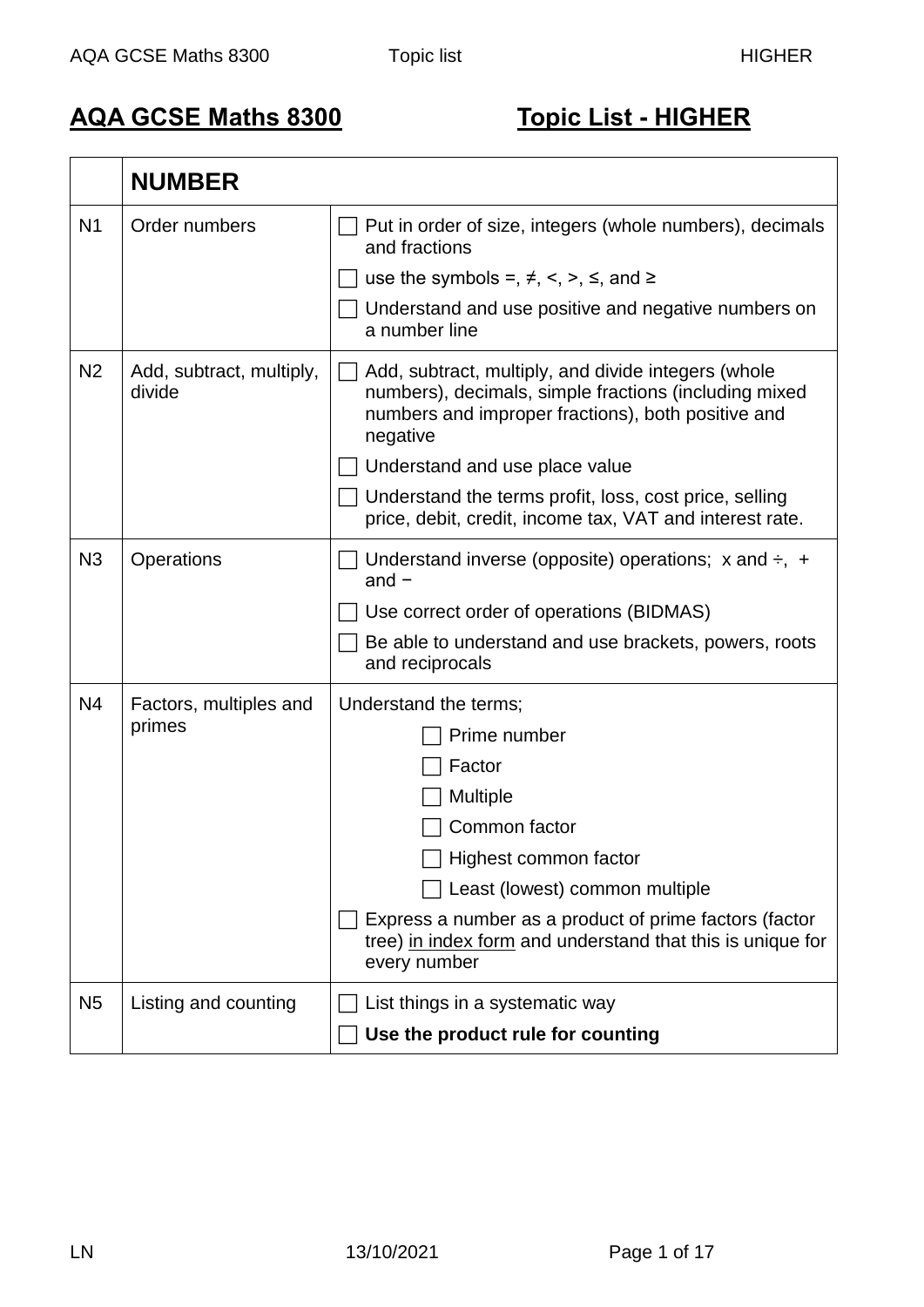| N <sub>6</sub>  | Powers and roots                           | Use positive integer powers and roots of numbers<br>Recognise powers of 2, 3, 4 and 5<br>Know square numbers up to $152$<br>Know that $10^3$ = 1000 and that $10^6$ = 1 million<br>Estimate powers and roots of any positive number                                                                                                                                                                            |
|-----------------|--------------------------------------------|----------------------------------------------------------------------------------------------------------------------------------------------------------------------------------------------------------------------------------------------------------------------------------------------------------------------------------------------------------------------------------------------------------------|
| N7              | Powers and roots and<br>fractional indices | Calculate with roots and with whole number indices<br><b>Calculate with fractional indices</b>                                                                                                                                                                                                                                                                                                                 |
| N <sub>8</sub>  | <b>Exact calculations</b>                  | Calculate exactly with fractions<br>Calculate exactly with multiples of $\pi$<br><b>Calculate exactly with surds</b><br>Simplify surds (eg. $\sqrt{50}$ = 5 $\sqrt{2}$ )<br><b>Rationalise demoninators with surds</b>                                                                                                                                                                                         |
| N <sub>9</sub>  | Standard form                              | Understand numbers written in standard form<br>Calculate with numbers in standard form                                                                                                                                                                                                                                                                                                                         |
| N <sub>10</sub> | <b>Fractions and</b><br>decimals           | Convert between fractions and decimals<br>Be able to put fractions and decimals in order of size<br><b>Convert between recurring decimals and fractions</b>                                                                                                                                                                                                                                                    |
|                 |                                            |                                                                                                                                                                                                                                                                                                                                                                                                                |
| N <sub>11</sub> | <b>Fractions and ratios</b>                | Be able to work with fractions in ratio problems                                                                                                                                                                                                                                                                                                                                                               |
| N <sub>12</sub> | <b>Fractions and</b><br>percentages        | Find a fraction of a quantity<br>Find a percentage of a quantity<br>$\Box$ Use a multiplier to increase of decrease a quantity (eg.<br>use x 1.05 to increase by 5%, or 0.88 to decrease by<br>$12\%)$                                                                                                                                                                                                         |
| N <sub>13</sub> | Units of measurement                       | Be able to use units of mass, length, time, money and<br>other measures, including using decimal amounts<br>Convert between metric measurements of length<br>Convert between metric measurements of area<br>Convert between metric measurements of volume and<br>capacity<br>NB. Imperial (old) units to metric units do not need to be<br>known, and conversions will be given in the question if<br>required |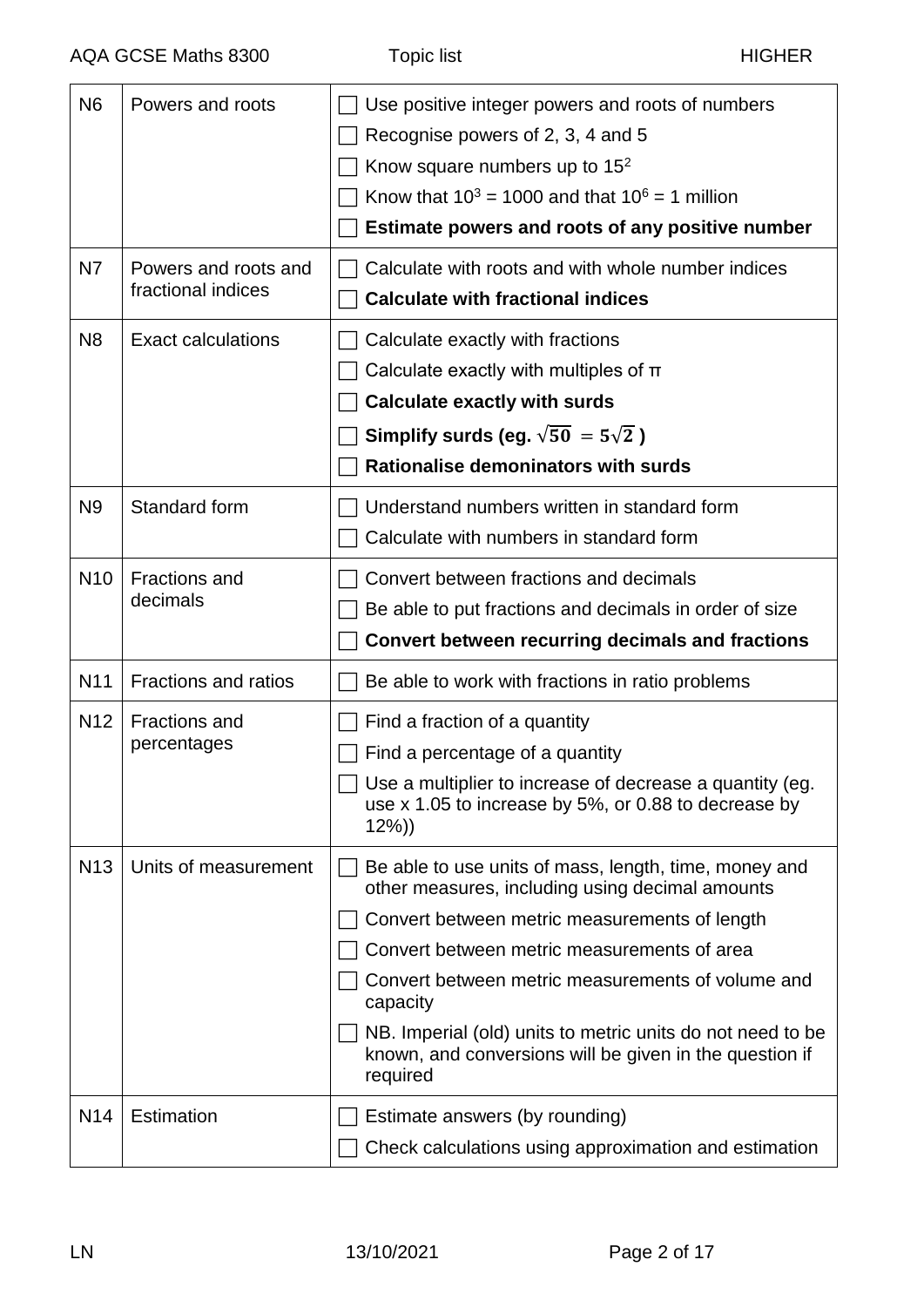| N <sub>15</sub> | Rounding              | Round to an appropriate degree of accuracy                                                                                 |
|-----------------|-----------------------|----------------------------------------------------------------------------------------------------------------------------|
|                 |                       | Round to a number of decimal places                                                                                        |
|                 |                       | Round to a number of significant figures                                                                                   |
|                 |                       | Use inequality signs to show an error interval due to<br>rounding, eq. $8.5 \le a < 9.5$                                   |
|                 |                       | Know not to round in the middle of a calculation, but just<br>to round the final answer                                    |
| N <sub>16</sub> |                       | Understand and use limits of accuracy                                                                                      |
|                 |                       | Understand and use upper and lower bounds                                                                                  |
|                 | <b>ALGEBRA</b>        |                                                                                                                            |
| A <sub>1</sub>  | <b>Basic notation</b> | Understand and use algebraic notation, including                                                                           |
|                 |                       | ab,                                                                                                                        |
|                 |                       | 3a                                                                                                                         |
|                 |                       | $\Box$ a <sup>2</sup> , a <sup>3</sup> , a <sup>2</sup> b, etc.                                                            |
|                 |                       | a                                                                                                                          |
|                 |                       | Use fractions in algebra work instead of decimals                                                                          |
|                 |                       | Use brackets                                                                                                               |
|                 |                       | NB. Answers are expected to be given in their simplest<br>form even when not asked to do so.                               |
| A2              | Substitution          | Substitute numbers into formulas, and expressions,<br>including scientific formulas which may not have been<br>seen before |
| A <sub>3</sub>  | Algebraic terms       | Understand and use the terms;                                                                                              |
|                 |                       | Expression                                                                                                                 |
|                 |                       | Equation                                                                                                                   |
|                 |                       | Formula                                                                                                                    |
|                 |                       | Inequality                                                                                                                 |
|                 |                       | Term                                                                                                                       |
|                 |                       | Factor                                                                                                                     |
|                 |                       | Identity                                                                                                                   |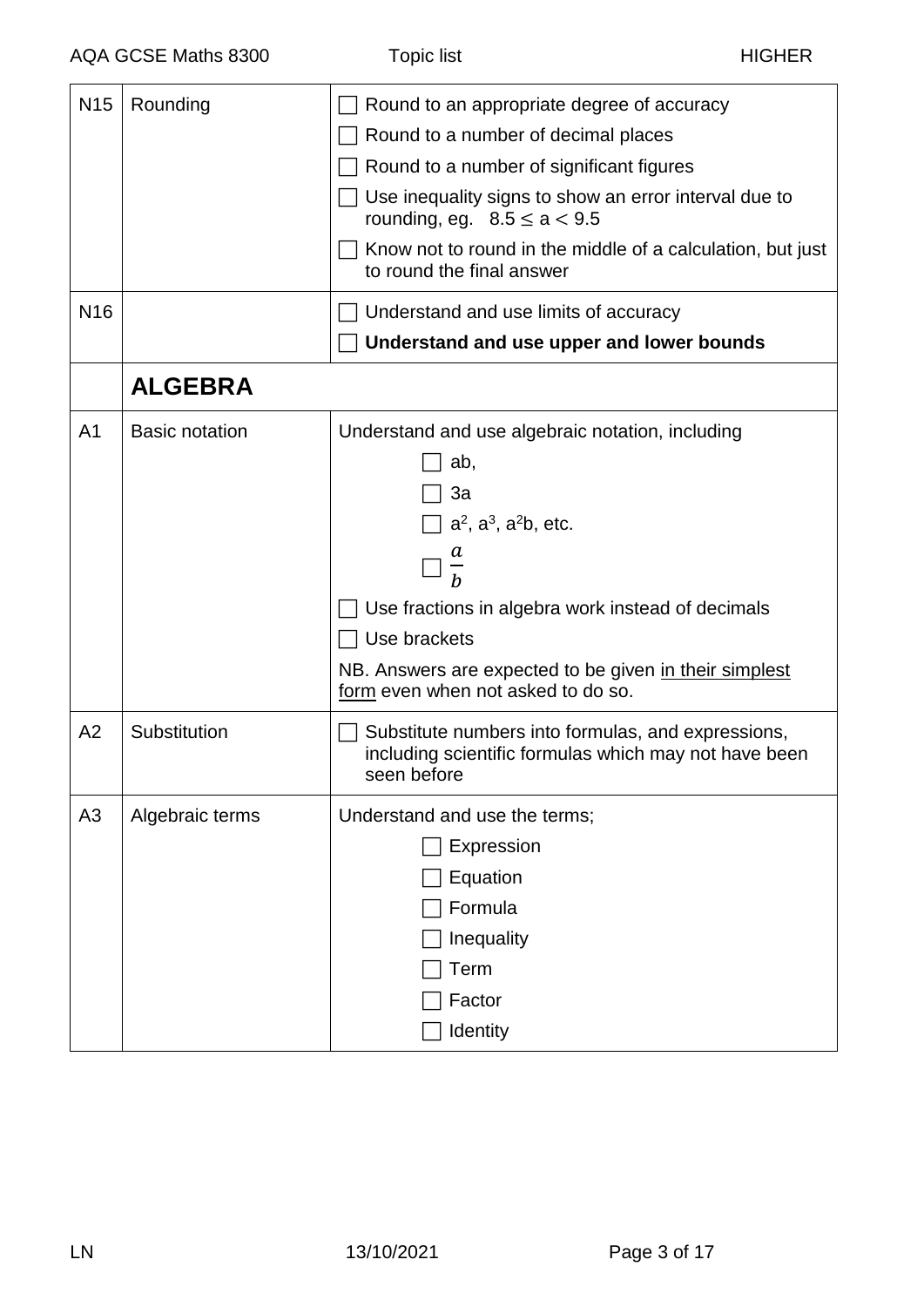| A4             | Manipulate algebra   | Simplify by collecting like terms                                                                       |
|----------------|----------------------|---------------------------------------------------------------------------------------------------------|
|                |                      | Multiply out a single bracket                                                                           |
|                |                      | Factorise a single bracket by taking out common factors                                                 |
|                |                      | <b>Expand two brackets</b>                                                                              |
|                |                      | Factorise quadratics (with a single $x^2$ ) into two brackets                                           |
|                |                      | Factorise quadratics using the difference of two<br>squares, eg. $a^2 - 9 = (a + 3)(a - 3)$             |
|                |                      | Simplify algebraic expressions by adding, subtracting<br>and multiplying                                |
|                |                      | Use index laws                                                                                          |
|                |                      | <b>Expand three brackets</b>                                                                            |
|                |                      | Factorise quadratics with $3x^2$ , 10 $x^2$ etc. into two<br><b>brackets</b>                            |
|                |                      | Manipulate algebraic expressions involving surds                                                        |
|                |                      | Manipulate algebraic expressions involving<br>algebraic fractions                                       |
| A <sub>5</sub> | Formulae             | Understand and use mathematical formulae                                                                |
|                |                      | Rearrange a formula to change the subject                                                               |
| A <sub>6</sub> | <b>Expressions</b>   | Know the difference between an equation, like $2x + 3 =$<br>17, and an identity, like $2x \equiv x + x$ |
|                |                      | Be able to show that two expressions are equal                                                          |
|                |                      | Use algebra in proofs                                                                                   |
| A7             | <b>Functions</b>     | $\Box$ Understand functions with inputs and outputs                                                     |
|                |                      | <b>Understand inverse functions</b>                                                                     |
|                |                      | Understand composite functions (two functions)                                                          |
|                |                      | Understand and use function notation, eg. $f(x)$ , $gf(x)$                                              |
|                |                      | etc.                                                                                                    |
| A8             | Graphs               | Work with graphs in all four quadrants (ie. with negative<br>values as well as positive)                |
| A9             | Straight line graphs | Plot straight line graphs                                                                               |
|                |                      | Use $y = mx + c$ to find parallel graphs                                                                |
|                |                      | Find the equation of a line when given the gradient and<br>one point                                    |
|                |                      | Find the equation of a line when given two points                                                       |
|                |                      | Use $y = mx + c$ to find perpendicular graphs                                                           |
|                |                      |                                                                                                         |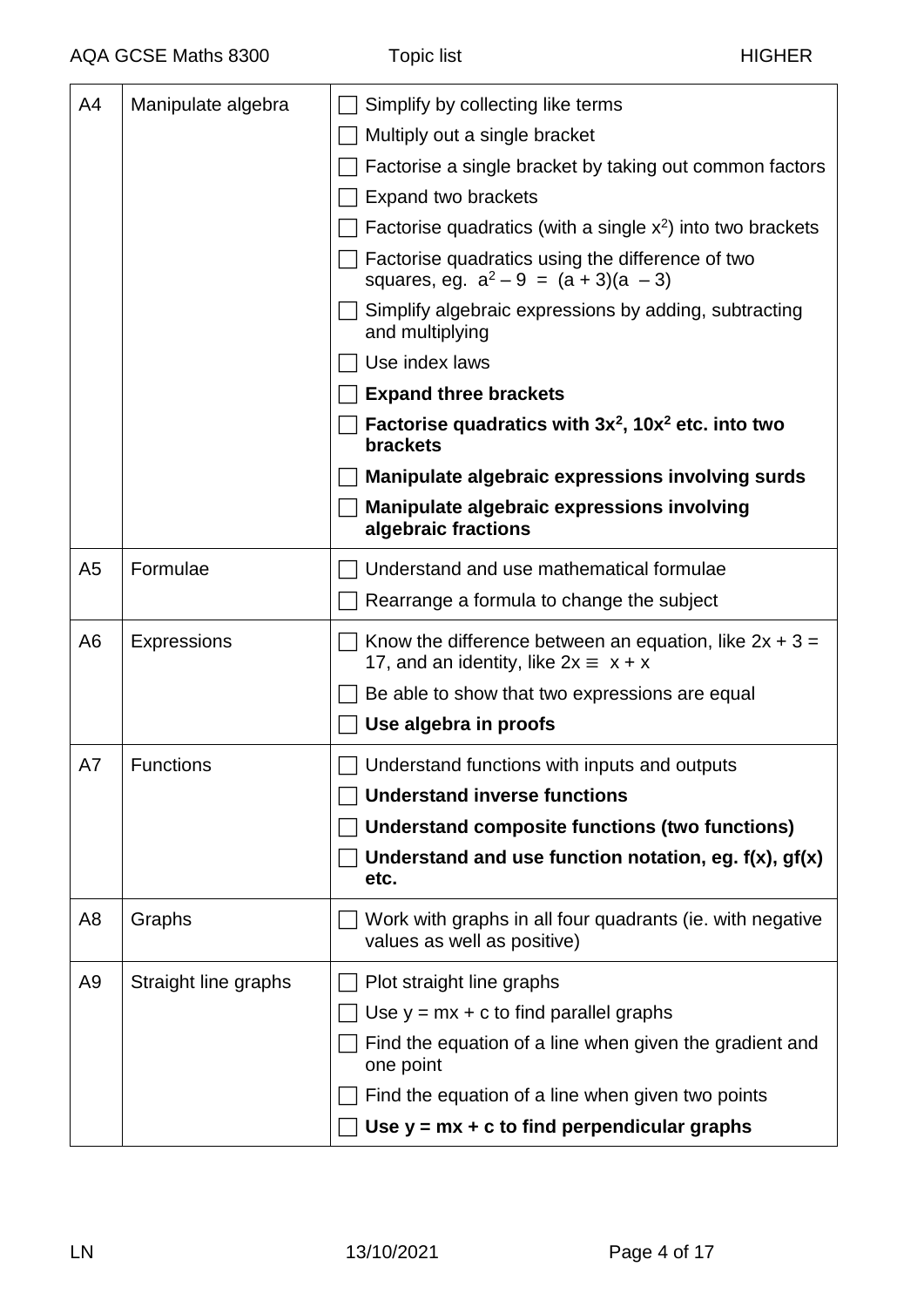| A10 | <b>Gradients and</b><br>intercepts               | Find and use gradients and intercepts of graphs                                                                                                                                                                                                                                                                                 |
|-----|--------------------------------------------------|---------------------------------------------------------------------------------------------------------------------------------------------------------------------------------------------------------------------------------------------------------------------------------------------------------------------------------|
| A11 | Key features of graphs                           | Look at a quadratic graph and identify from it<br>Roots (where a graph crosses the x axis)<br>Intercept (where it crosses the y axis)<br><b>Turning points</b><br>Find the roots of a quadratic using algebra<br>Find the turning points of a graph by completing the<br>square<br>Understand the symmetry of a quadratic graph |
| A12 | Other graphs                                     | Recognise, sketch or interpret other graphs, including<br>Cubic functions $(x^3, etc.)$<br>Reciprocal functions $(\frac{1}{r},$ etc.)<br>Exponential functions ( $y = 5^x$ , etc.)<br>$y = \sin x$<br>$y = cos x$<br>$y = tan x$                                                                                                |
| A13 | <b>Transformations of</b><br>graphs              | Sketch translations and reflections of functions                                                                                                                                                                                                                                                                                |
| A14 | Real life graphs                                 | Plot and interpret graphs of speed, distance and time<br>Use graphs to find solutions with problems of speed,<br>distance and acceleration<br>Understand and use reciprocal graphs<br>Understand and use exponential graphs                                                                                                     |
| A15 | Distance-time graphs<br>and speed-time<br>graphs | Find gradients of distance-time graphs to estimate<br>speed<br>Find gradients of speed-time graphs to estimate<br>acceleration<br>Find area under a distance-time graph to estimate<br>distance                                                                                                                                 |
| A16 | <b>Graph of a circle</b>                         | Recognise and use the equation of the graph of a<br>circle (with centre at the origin only)<br>Find the equation of a tangent to a circle                                                                                                                                                                                       |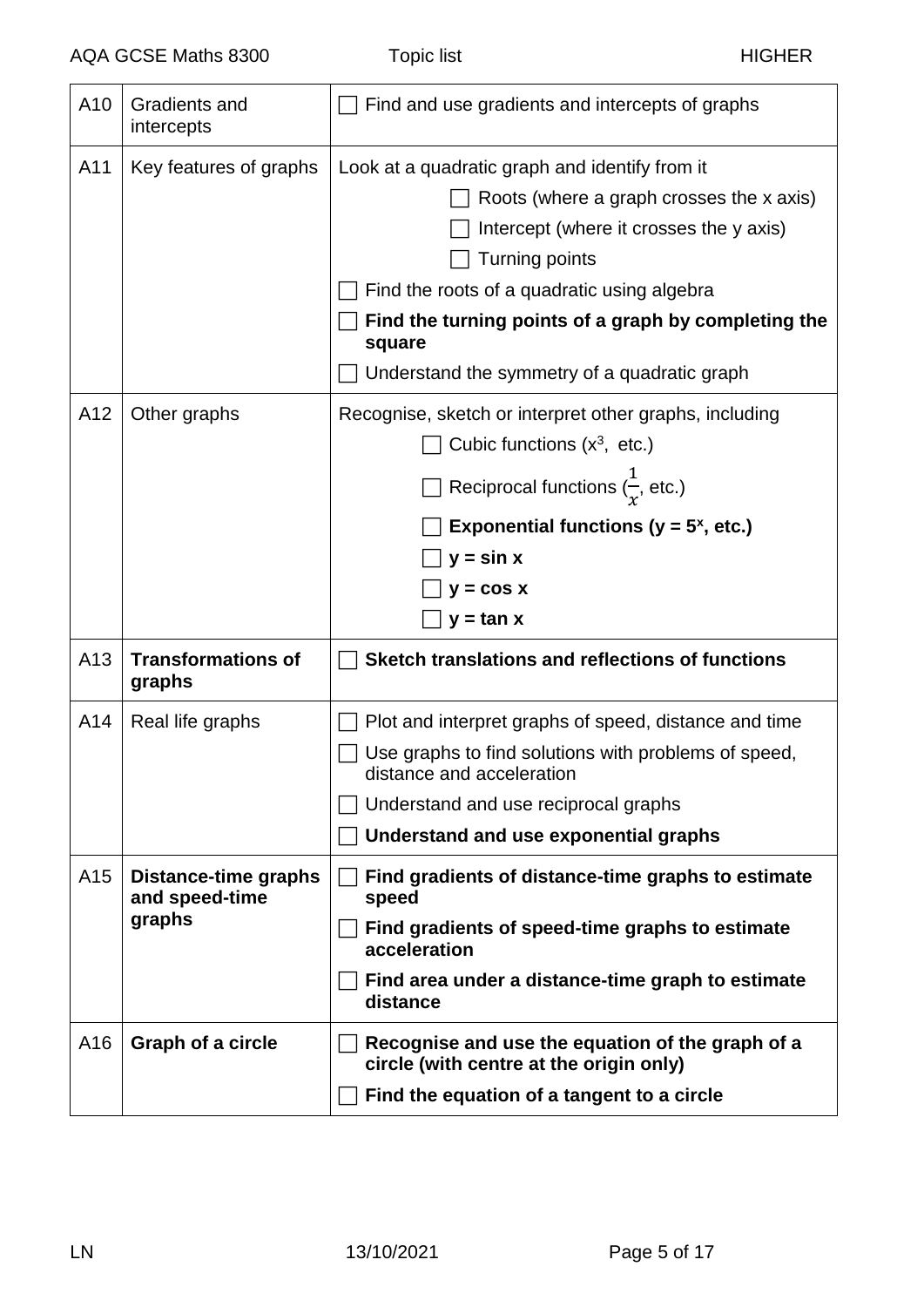| A17 |                      |                                                                                                                                                          |
|-----|----------------------|----------------------------------------------------------------------------------------------------------------------------------------------------------|
|     | Linear equations     | Solve linear equations                                                                                                                                   |
|     |                      | Solve equations with x on both sides                                                                                                                     |
|     |                      | Solve equations with brackets                                                                                                                            |
|     |                      | Find a solution to a linear equation by reading it from a<br>graph                                                                                       |
| A18 | Quadratic equations  | Solve quadratic equations by factorising into 2 brackets                                                                                                 |
|     |                      | Find solutions to a quadratic equation by reading them<br>from a graph                                                                                   |
|     |                      | Solve quadratic equations that need rearranging<br>first                                                                                                 |
|     |                      | Solve quadratic equations using the quadratic<br>formula                                                                                                 |
|     |                      | Solve quadratic equations by completing the square                                                                                                       |
| A19 | Simultaneous         | Solve simultaneous linear equations                                                                                                                      |
|     | equations            | Find solutions simultaneous equations by reading them<br>from a graph                                                                                    |
|     |                      | Solve simultaneous equations when one is linear<br>and the other is quadratic                                                                            |
| A20 | <b>Iteration</b>     | Find approximate solutions to equations by using<br>iteration                                                                                            |
|     |                      |                                                                                                                                                          |
| A21 | Creating expressions | Create an expression from a word or shape problem                                                                                                        |
|     | and equations        | Create an equation from a word or shape problem and<br>solve it                                                                                          |
| A22 | Inequalities         | Solve linear inequalities                                                                                                                                |
|     |                      | Represent solutions to linear inequalities on a number<br>line                                                                                           |
|     |                      | Solve linear inequalities with two variables                                                                                                             |
|     |                      | Solve quadratic inequalities                                                                                                                             |
|     |                      | Represent solutions to inequalities on a number<br>line, using set notation, or on a graph                                                               |
|     |                      | NB. On a number line, open circles and closed circles must<br>be used correctly, and on a graph, dashed lines and solid<br>lines must be used correctly. |
| A23 | Sequences            | Generate a sequence from a term-to-term rule or an nth<br>term expression                                                                                |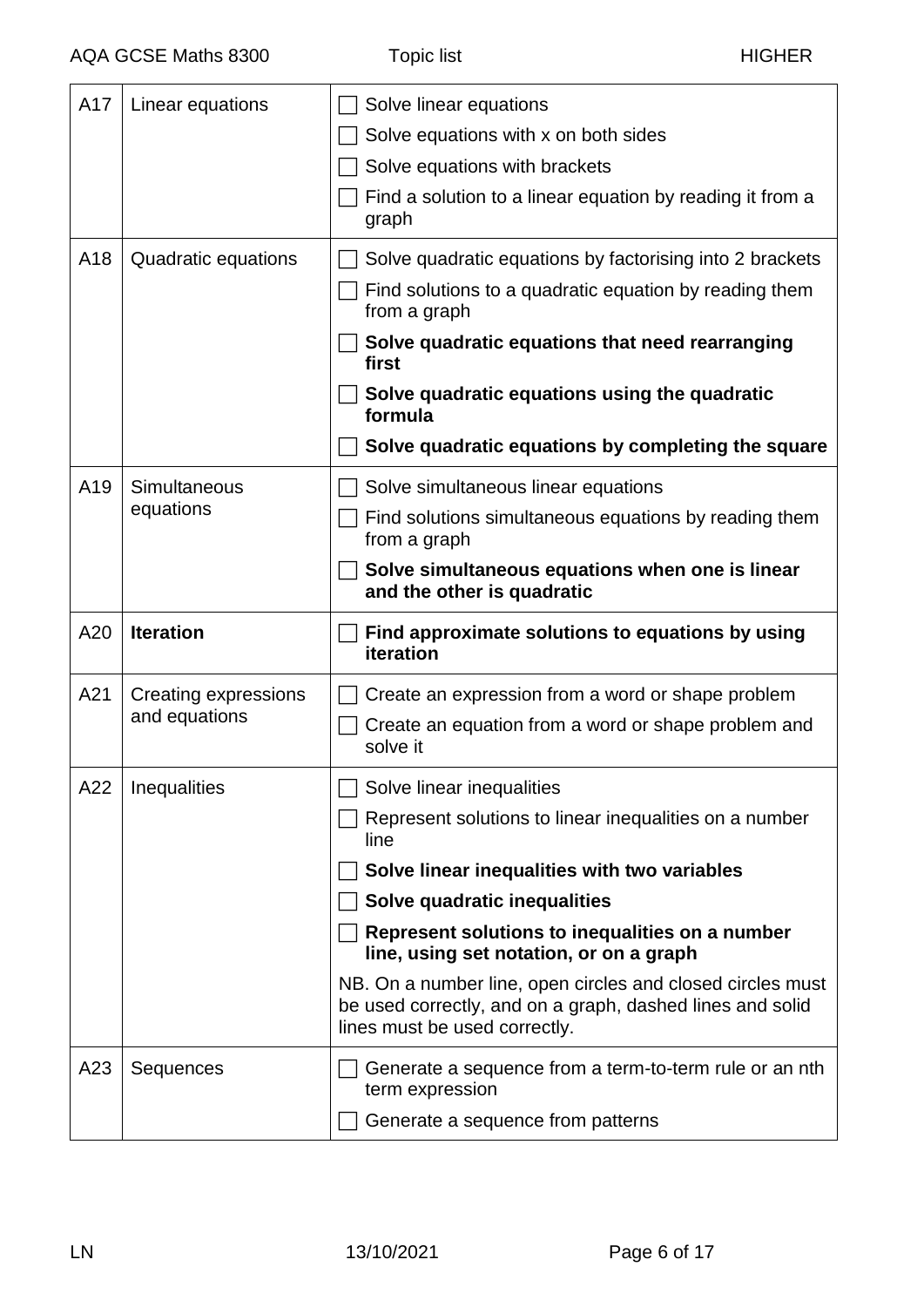| A24            | Sequences          | Recognise and use sequences, including                                     |
|----------------|--------------------|----------------------------------------------------------------------------|
|                |                    | Square numbers                                                             |
|                |                    | Cube numbers                                                               |
|                |                    | Triangular numbers                                                         |
|                |                    | Arithmetic (linear) sequences                                              |
|                |                    | Fibonacci sequences                                                        |
|                |                    | Simple geometric sequences (eg. doubling or<br>multiplying each term by 3) |
|                |                    | <b>Other sequences</b>                                                     |
|                |                    | <b>Sequences involving surds</b>                                           |
| A25            | Nth term of a      | Find the nth term of a linear sequence                                     |
|                | sequence           | Find the nth term of a quadratic sequence                                  |
|                |                    | <b>RATIO, PROPORTION AND RATES OF CHANGE</b>                               |
| R <sub>1</sub> | Units              | Change between units for                                                   |
|                |                    | Time                                                                       |
|                |                    | Length                                                                     |
|                |                    | Area                                                                       |
|                |                    | Volume/capacity                                                            |
|                |                    | Mass                                                                       |
|                |                    | Change between units for compound measures of                              |
|                |                    | Speed                                                                      |
|                |                    | Rates of pay                                                               |
|                |                    | Density                                                                    |
|                |                    | Pressure                                                                   |
| R <sub>2</sub> | <b>Scale</b>       | Use scale factors, scale diagrams and maps                                 |
| R <sub>3</sub> | Finding a fraction | Express one quantity as a fraction of another                              |
|                |                    | NB. The result may also be greater than one or a top-<br>heavy fraction.   |
| R <sub>4</sub> | Simple ratios      | Use ratio notation                                                         |
|                |                    | Simplify a ratio                                                           |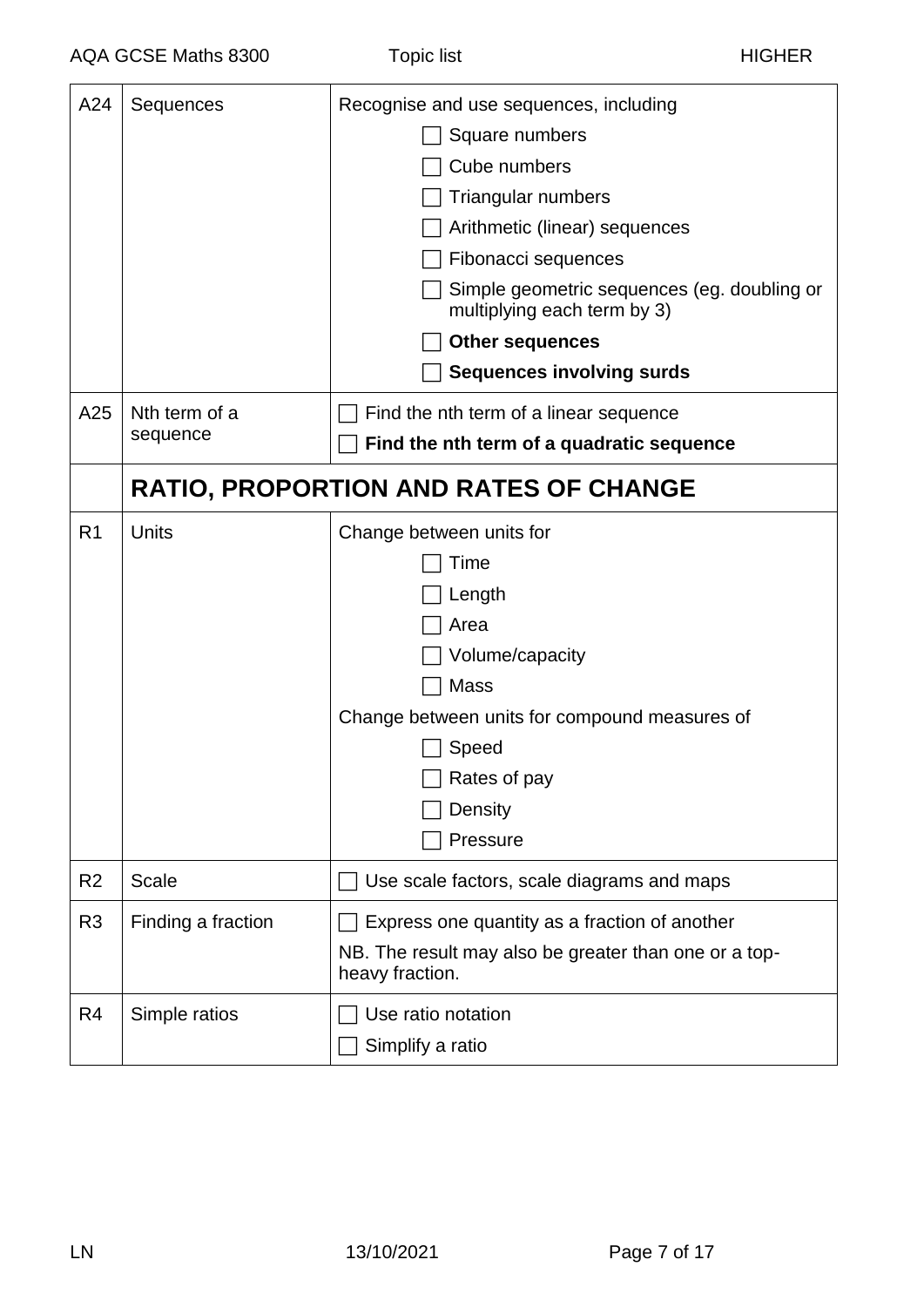| R <sub>5</sub>  | Using ratios        | Dividing a quantity into a given ratio<br>Make a division into two parts into a ratio<br>Use ratio in problems, including mixing substances,<br>conversions, scale problems, and best value for money,<br>etc.                                                                                                                                                                                                                                                                  |
|-----------------|---------------------|---------------------------------------------------------------------------------------------------------------------------------------------------------------------------------------------------------------------------------------------------------------------------------------------------------------------------------------------------------------------------------------------------------------------------------------------------------------------------------|
| R <sub>6</sub>  | Writing as a ratio  | Express two amounts as a ratio or fraction                                                                                                                                                                                                                                                                                                                                                                                                                                      |
| R7              | Proportion          | Understand and use proportion                                                                                                                                                                                                                                                                                                                                                                                                                                                   |
| R <sub>8</sub>  | Ratio and fractions | Understand the relationship between ratio and a fraction<br>or a linear function                                                                                                                                                                                                                                                                                                                                                                                                |
| R <sub>9</sub>  | Percentages         | Understand the meaning of percentage<br>Change percentages to fractions or decimals and the<br>other way round<br>Use percentages, fractions and decimals to multiply<br>Express one amount as a percentage of another<br>Compare two quantities by using percentages<br>Use percentages greater than 100%<br>Solve problems using percentage change<br>Work with percentage increase and decrease<br>Calculate an original value (reverse percentages)<br>Find simple interest |
| R <sub>10</sub> | Proportion          | Solve problems involving direct proportion<br>Solve problems involving inverse proportion<br>Understand graphs of direct and inverse proportion                                                                                                                                                                                                                                                                                                                                 |
| R <sub>11</sub> | Compound units      | Use units for compound measures of<br>Speed<br>Rates of pay<br>Density<br>Price per item/amount<br>Pressure                                                                                                                                                                                                                                                                                                                                                                     |
| R <sub>12</sub> | Comparisons         | Compare lengths, areas and volumes using ratio<br>notation<br>Apply ratio comparisons in similar shapes or in<br>trigonometry ratios                                                                                                                                                                                                                                                                                                                                            |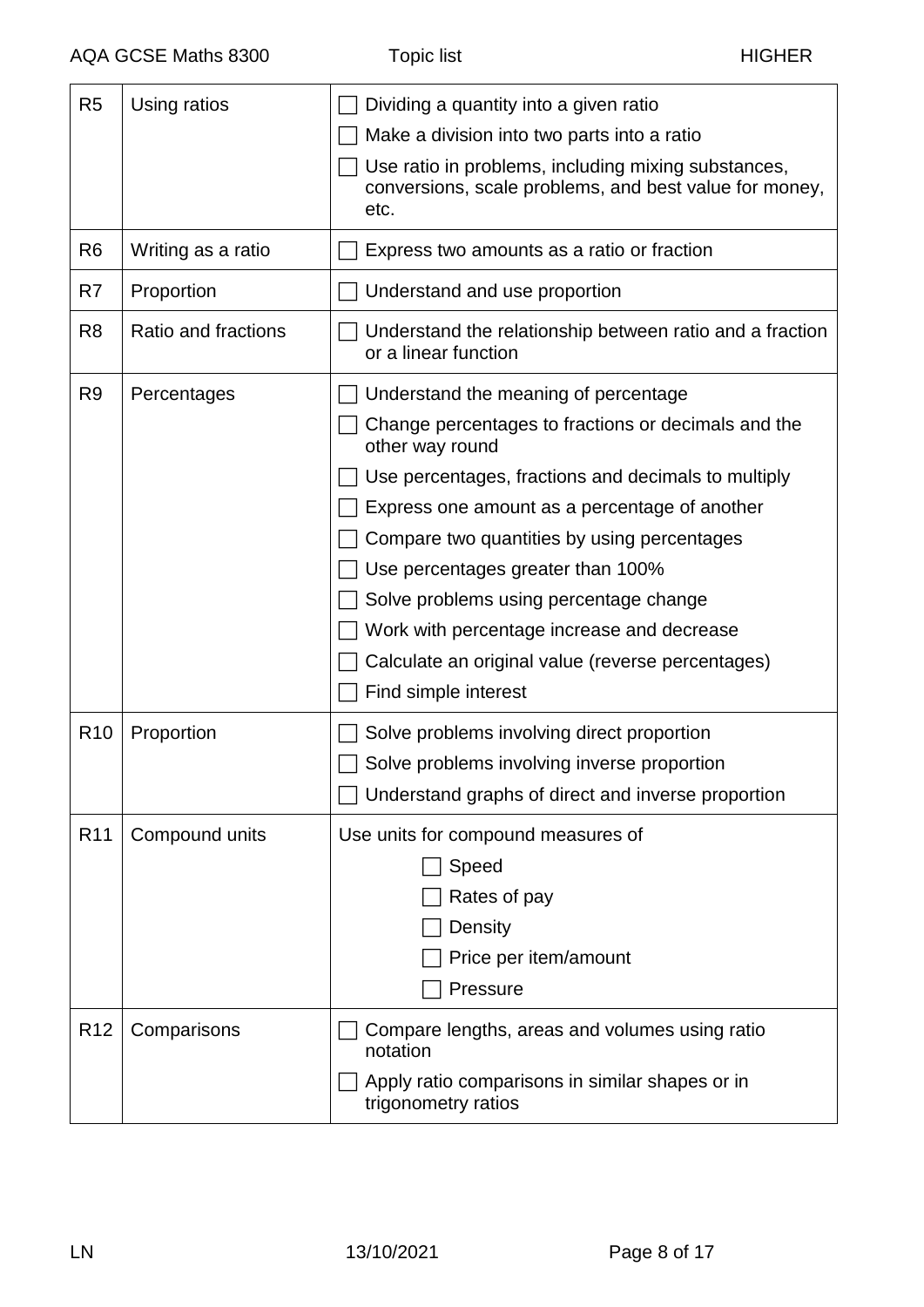| R <sub>13</sub> | Direct and inverse<br>proportion | Understand that x inversely proportional to y means x is<br>proportional to $\tilde{-}$                                |
|-----------------|----------------------------------|------------------------------------------------------------------------------------------------------------------------|
|                 |                                  | Use equations for direct and inverse proportion                                                                        |
|                 |                                  | Construct and use equations for direct and inverse<br>proportion                                                       |
| R <sub>14</sub> | Graphs and proportion            | Understand and use the gradient of a straight line graph<br>as a rate of change                                        |
|                 |                                  | Recognise and use graphs that show direct or inverse<br>proportion                                                     |
| R <sub>15</sub> | <b>Graphs and</b><br>proportion  | Understand and use the gradient at a point on a<br>curve as an instantaneos rate of change                             |
|                 |                                  | Understand average rate of change (gradient of a<br>chord) and instantaneous rate of change (gradient<br>of a tangent) |
| R <sub>16</sub> | Growth and decay                 | Set up and solve problems of growth and decay                                                                          |
|                 |                                  | Set up and solve problems of compound interest                                                                         |
|                 |                                  | Work with iterative processes                                                                                          |
|                 | <b>GEOMETRY AND MEASURE</b>      |                                                                                                                        |
| G <sub>1</sub>  | Understanding terms              | Understand and use the terms points, lines, vertices<br>and planes                                                     |
|                 |                                  | Understand and use the terms parallel, perpendicular<br>and right angle                                                |
|                 |                                  | $\Box$ Understand and use the terms polygon and regular<br>polygon                                                     |
|                 |                                  | Understand symmetry and rotational symmetry of<br>polygons                                                             |
|                 |                                  | Understand labelling of sides and angles on shapes                                                                     |
|                 |                                  | Draw a diagram from a description                                                                                      |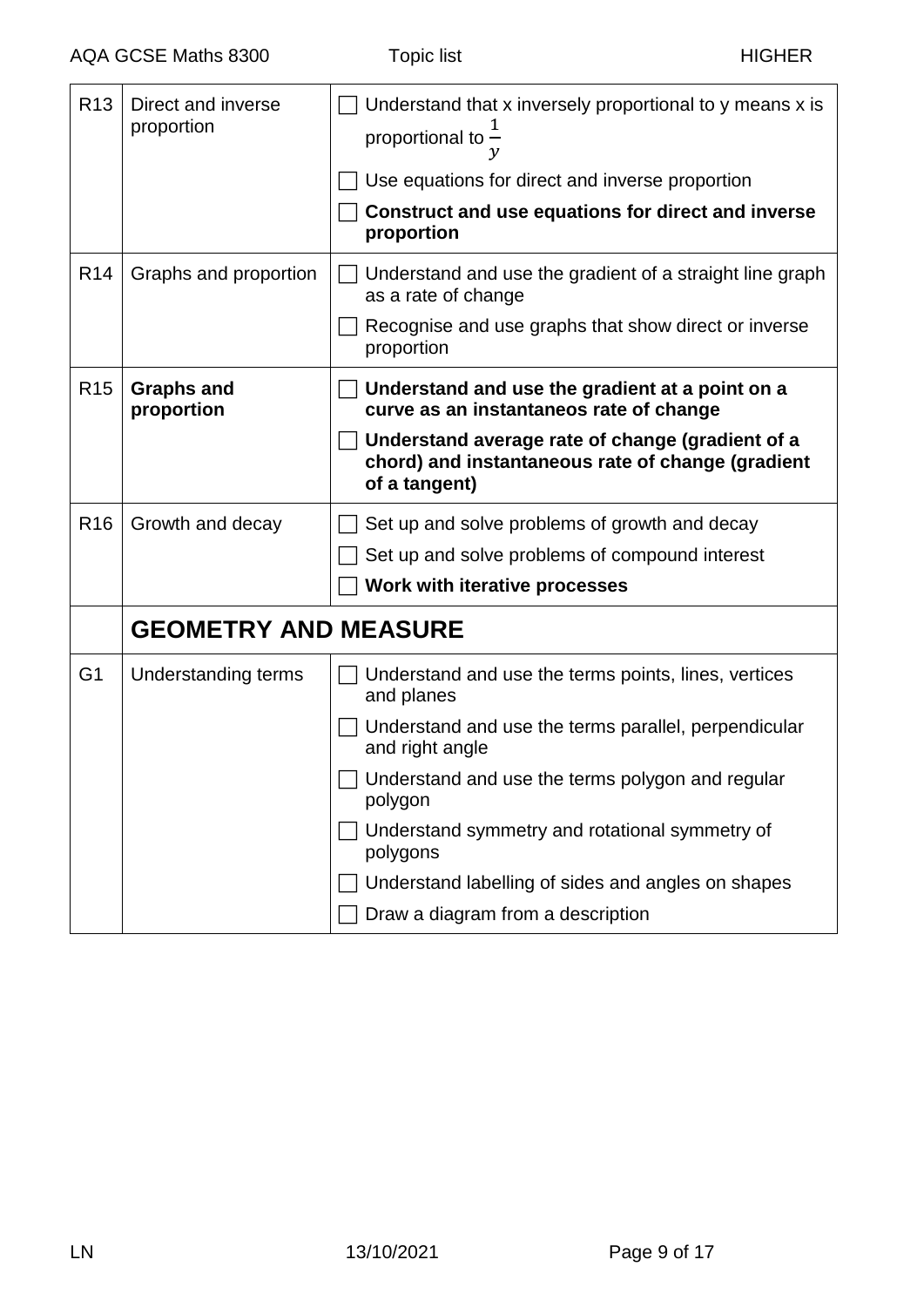| G <sub>2</sub> | Constructions     | Use ruler and compasses to construct                                                                      |
|----------------|-------------------|-----------------------------------------------------------------------------------------------------------|
|                |                   | Perpendicular bisector of a line                                                                          |
|                |                   | Perpendicular at a point on a line                                                                        |
|                |                   | Perpendicular from a separate point to a line                                                             |
|                |                   | Angle bisector                                                                                            |
|                |                   | An angle of 60°                                                                                           |
|                |                   | Use constructions in loci problems                                                                        |
|                |                   | Know that the perpendicular from a point to a line is the<br>shortest distance from the point to the line |
| G <sub>3</sub> | Basic angle facts | Know and use                                                                                              |
|                |                   | Angles at a point add up to 360°                                                                          |
|                |                   | Angles at a point on a straight line add up to<br>$180^\circ$                                             |
|                |                   | Vertically opposite angles are equal                                                                      |
|                |                   | In parallel lines, alternate angles are equal                                                             |
|                |                   | In parallel lines, corresponding angles are<br>equal                                                      |
|                |                   | Angles in a triangle add up to 180 <sup>o</sup>                                                           |
|                |                   | Be able to find the sum of angles in any polygon                                                          |
|                |                   | Be able to find exterior and interior angles of any regular<br>polygon                                    |
|                |                   | NB. In parallel lines, "Z angles" and "F angles" are not<br>allowed as reasons                            |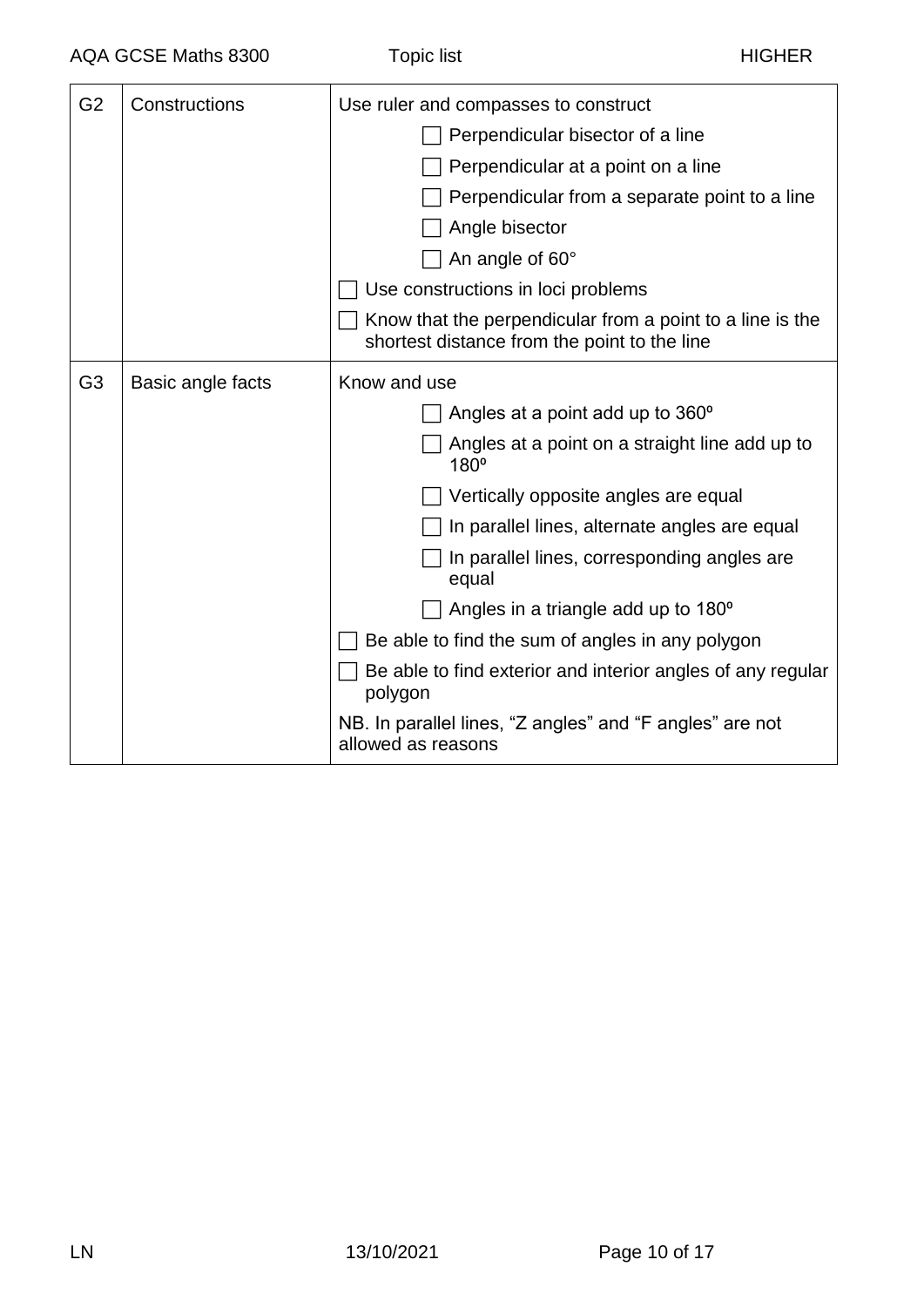| G4             | Triangles,<br>quadrilaterals and<br>other polygons | Know and use the special properties of quadrilaterals:<br>Square<br>Rectangle<br>Parallelogram<br>Trapezium<br>Kite<br>Rhombus<br>Know and use the special properties of triangles:<br>Isosceles triangle<br>Equilateral triangle<br>Scalene triangle<br>Right-angled triangle<br>Acute angled triangle<br>Obtuse angled triangle<br>Know and use the names of polygons:<br>Pentagon<br>Hexagon<br>Octagon<br>Decagon |
|----------------|----------------------------------------------------|-----------------------------------------------------------------------------------------------------------------------------------------------------------------------------------------------------------------------------------------------------------------------------------------------------------------------------------------------------------------------------------------------------------------------|
| G <sub>5</sub> | Congruent triangles                                | Know and use the criteria for congruent triangles: SSS,<br>SAS, ASA and RHS                                                                                                                                                                                                                                                                                                                                           |
| G <sub>6</sub> | Applying angle facts<br>and other properties       | Apply angle facts and facts about congruence and<br>similar shapes to find angles and sides<br>Use Pythagoras' theorem<br>Use base angles in an isosceles triangle are equal<br>Use angle facts and other properties for simple proofs                                                                                                                                                                                |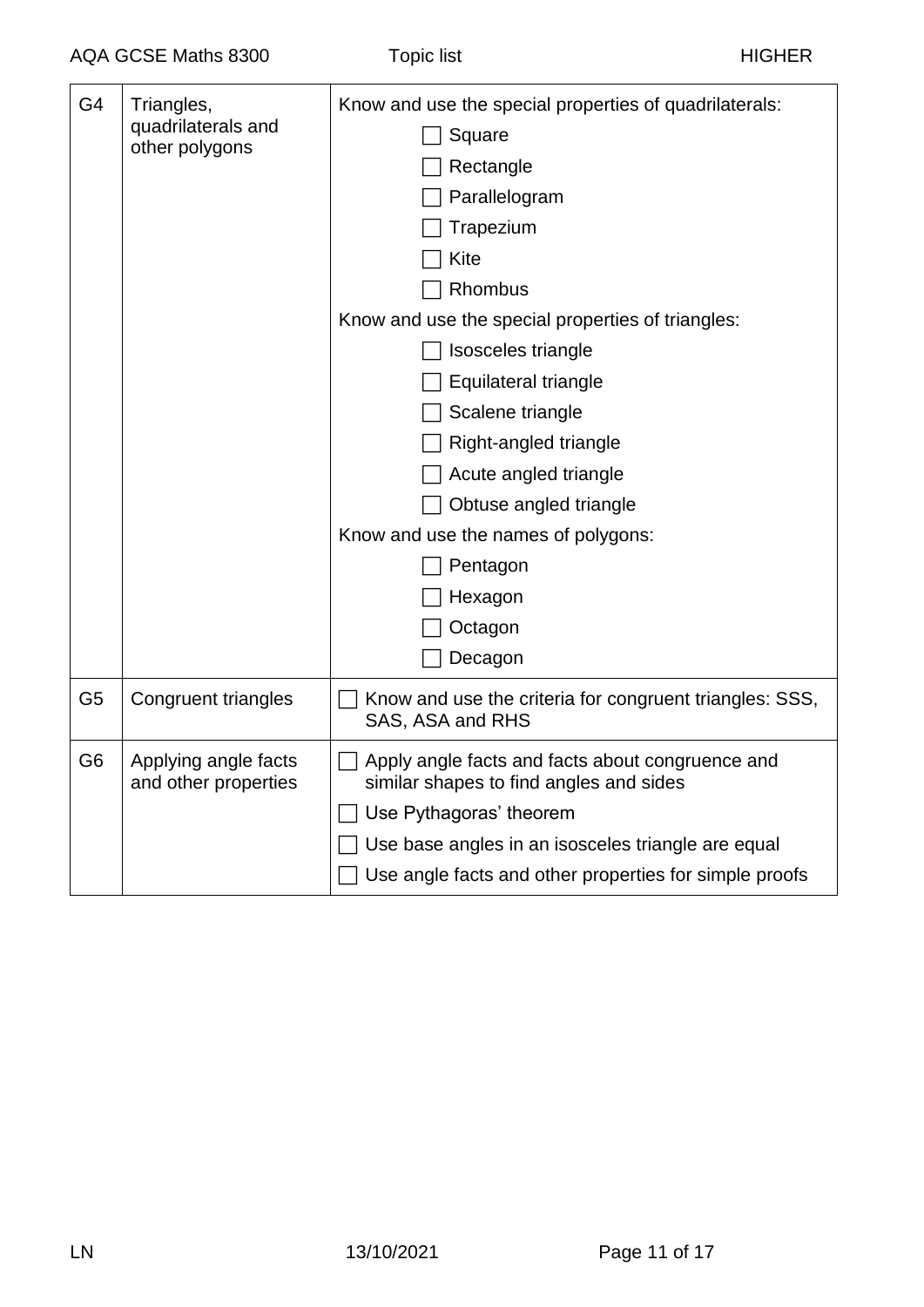| G7             | <b>Transformations</b>                    | Identify, describe or draw similar shapes                                   |
|----------------|-------------------------------------------|-----------------------------------------------------------------------------|
|                |                                           | Identify, describe or draw congruent shapes                                 |
|                |                                           | Describe and use transformations:                                           |
|                |                                           | Rotation                                                                    |
|                |                                           | Reflection                                                                  |
|                |                                           | Translation (including using vectors)                                       |
|                |                                           | Enlargement                                                                 |
|                |                                           | Describe and use enlargements with fractional scale<br>factors              |
|                |                                           | Describe and use enlargements with negative scale<br>factors                |
| G <sub>8</sub> | <b>Combinations of</b><br>transformations | Describe and use combinations of rotations,<br>reflections and translations |
|                |                                           | Identify invariant points from transformations                              |
| G <sub>9</sub> | The circle                                | Know and use definitions and properties of circle parts:                    |
|                |                                           | Centre                                                                      |
|                |                                           | Radius                                                                      |
|                |                                           | Chord                                                                       |
|                |                                           | <b>Diameter</b>                                                             |
|                |                                           | Circumference                                                               |
|                |                                           | Tangent                                                                     |
|                |                                           | Arc                                                                         |
|                |                                           | Sector                                                                      |
|                |                                           | Segment                                                                     |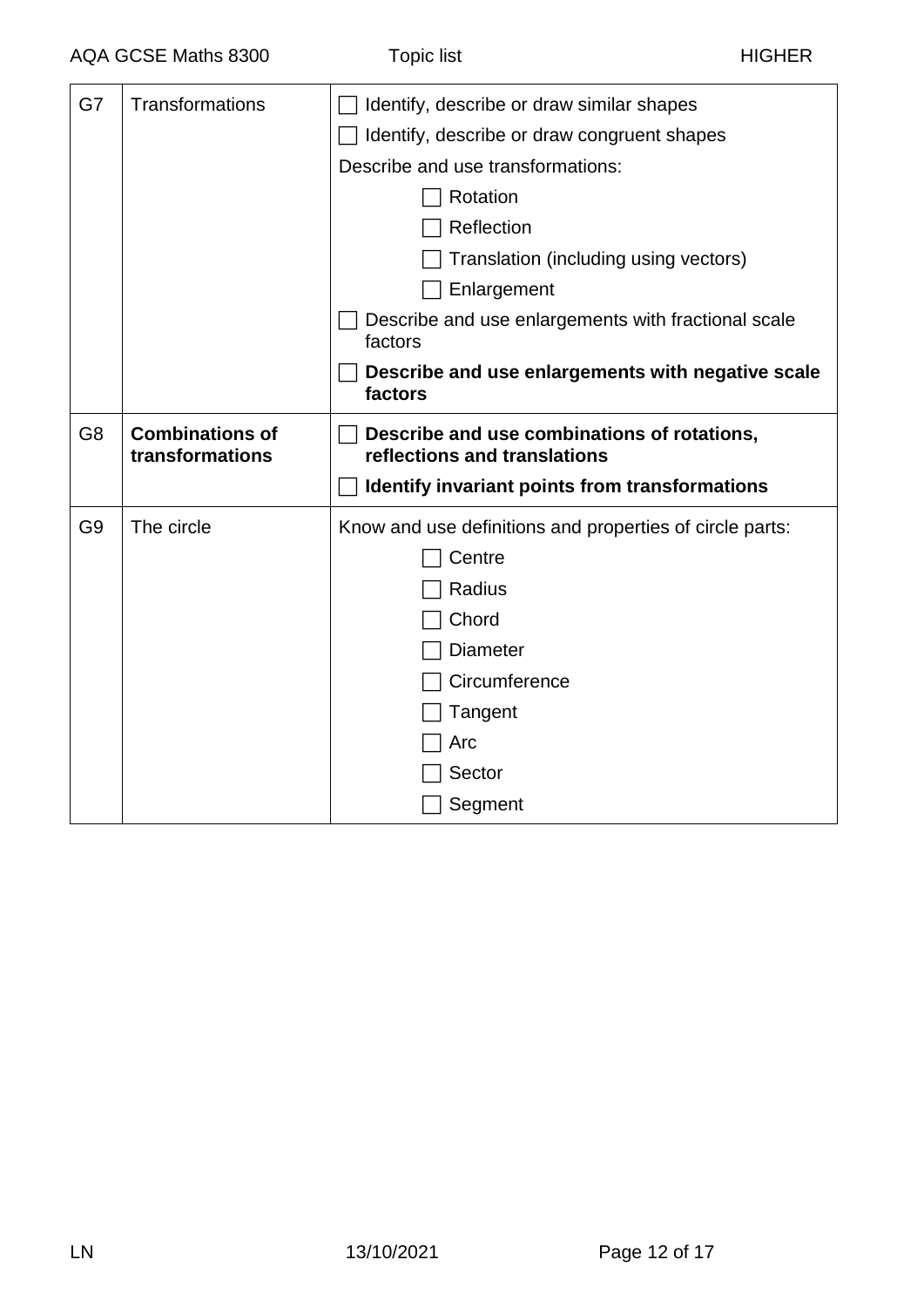| G <sub>10</sub> | <b>Circle theorems</b>     | Apply and prove circle theorems:                                                            |
|-----------------|----------------------------|---------------------------------------------------------------------------------------------|
|                 |                            | Angle at the centre is double the angle at<br>the circumference                             |
|                 |                            | Angle in a semicircle is 90°                                                                |
|                 |                            | Angles in the same segment are equal                                                        |
|                 |                            | Opposite angles in a cyclic quadrilateral<br>add up to 180°                                 |
|                 |                            | Angle between a tangent and a radius is<br>$90^\circ$                                       |
|                 |                            | Tangents from an external point are equal<br>in length                                      |
|                 |                            | The perpendicular from the centre to a<br>chord bisects the chord                           |
|                 |                            | Alternate segment theorem                                                                   |
| G11             | Geometry on a grid         | Solve geometrical problems on a coordinate grid                                             |
| G12             | Solid shapes               | Know properties of the faces, surfaces, edges and vertices<br><b>of</b>                     |
|                 |                            | Cubes                                                                                       |
|                 |                            | Cuboids                                                                                     |
|                 |                            | <b>Prisms</b>                                                                               |
|                 |                            | Cylinders                                                                                   |
|                 |                            | Pyramids                                                                                    |
|                 |                            | Cones                                                                                       |
|                 |                            | $\Box$ Spheres                                                                              |
| G13             | Plans and elevations       | Draw and interpret plans and elevations of 3D shapes                                        |
| G14             | Units of measure           | Use standard units of measure for length, area,<br>volume/capacity, mass, time, money, etc. |
| G15             | Maps and scale<br>drawings | Measure and use lines and angles in diagrams                                                |
|                 |                            | Use maps and scale drawings                                                                 |
|                 |                            | Use bearings, including the 8 compass points and 3-<br>figure angles for bearings           |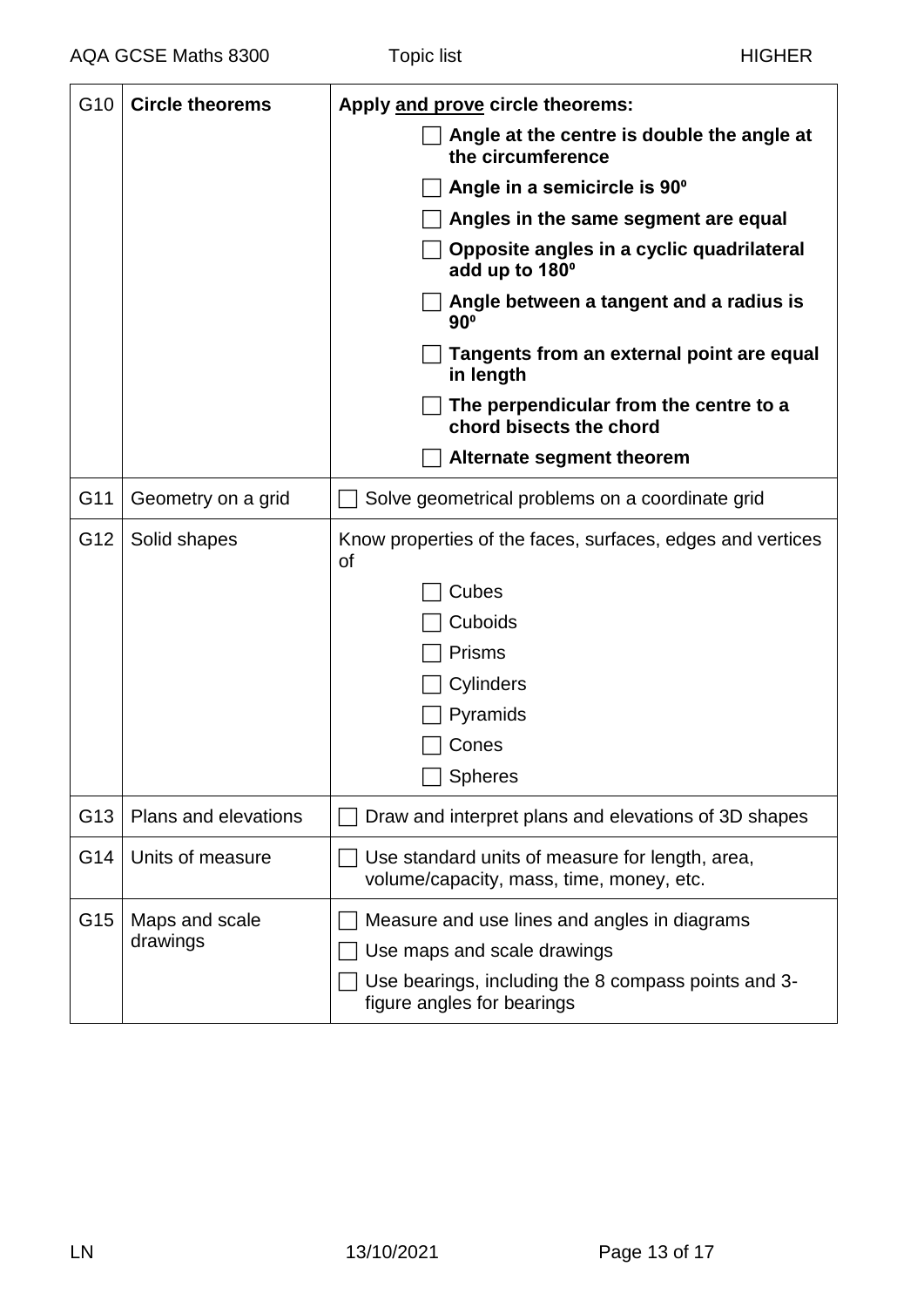| G16 | Area and volume             | Know and use formulas to calculate                                                  |
|-----|-----------------------------|-------------------------------------------------------------------------------------|
|     |                             | Area of a triangle                                                                  |
|     |                             | Area of a parallelogram                                                             |
|     |                             | Area of a trapezium                                                                 |
|     |                             | Volume of a cuboid                                                                  |
|     |                             | Volume of a prism                                                                   |
|     |                             | Volume of a cylinder                                                                |
| G17 | Circles and other<br>shapes | Know and use the formula for circumference of a circle                              |
|     |                             | Know and use the formula for area of a circle                                       |
|     |                             | Calculate perimeters of 2D shapes                                                   |
|     |                             | Calculate areas of compound shapes                                                  |
|     |                             | Find the surface area and volume of                                                 |
|     |                             | Sphere                                                                              |
|     |                             | Pyramid                                                                             |
|     |                             | Cone                                                                                |
|     |                             | Frustum                                                                             |
|     |                             | Composite solids                                                                    |
|     |                             | NB. Answers may be asked for in terms of $\pi$                                      |
| G18 | Sectors and arcs            | Calculate length of an arc                                                          |
|     |                             | Calculate area of a sector                                                          |
|     |                             | Calculate the angle of a sector                                                     |
| G19 | Congruence and              | Understand congruent shapes                                                         |
|     | similarity                  | Understand similar shapes                                                           |
|     |                             | Calculate lengths in similar shapes                                                 |
|     |                             | Understand the relationship between lengths, areas<br>and volumes of similar shapes |
|     |                             | Calculate lengths, areas and volumes in similar                                     |
|     |                             | shapes                                                                              |
| G20 |                             | Know and use the formula for Pythagoras' Theorem to<br>find a length                |
|     |                             | Know and use the sin, cos and tan ratios to find a length                           |
|     |                             | Know and use the sin, cos and tan ratios to find an<br>angle                        |
|     |                             | Use Pythagoras and sin, cos and tan in three<br>dimensional shapes                  |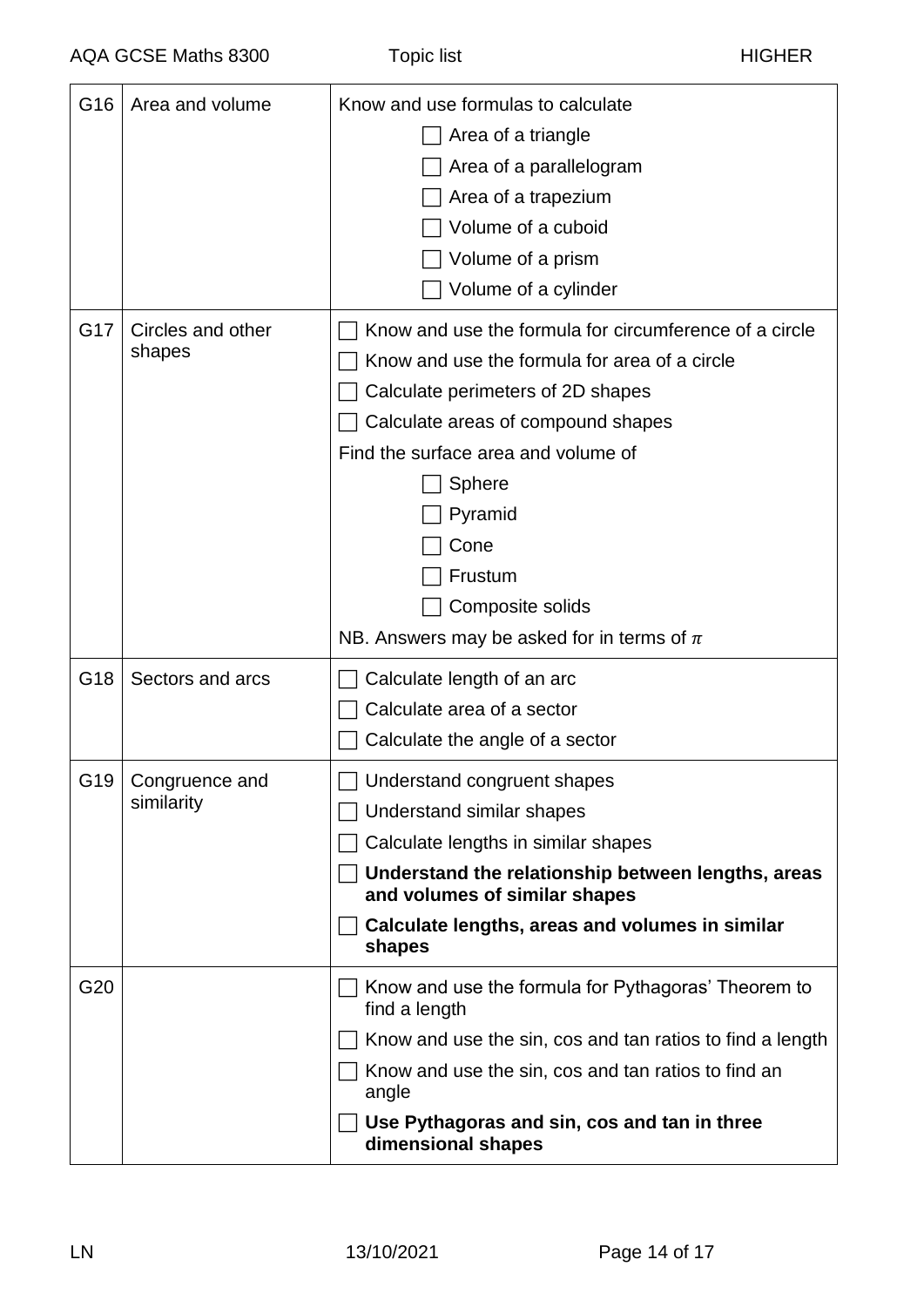| G21            | Exact values of sin,<br>cos and tan       | Know the exact values of sin and cos for angles of $0^{\circ}$ ,<br>30°, 45°, 60° and 90°                                                                        |
|----------------|-------------------------------------------|------------------------------------------------------------------------------------------------------------------------------------------------------------------|
|                |                                           | Know the exact values of tan for angles of $0^\circ$ , $30^\circ$ , $45^\circ$ ,<br>and $60^\circ$                                                               |
| G22            | Sine and cosine<br>rules                  | Know and use the sine rule to find lengths and<br>angles                                                                                                         |
|                |                                           | Know and use the cosine rule to find lengths and<br>angles                                                                                                       |
| G23            | Area of a triangle<br>using sin           | Know and use the formula to find area of a triangle<br>using sin                                                                                                 |
|                |                                           | Use the same formula to find a length or an angle                                                                                                                |
| G24            | Vectors for translations                  | Use a vector to describe a translation                                                                                                                           |
| G25            | Using vectors                             | Add and subtract vectors                                                                                                                                         |
|                |                                           | Multiply a vector by a number                                                                                                                                    |
|                |                                           | Use column vectors and vectors on diagrams                                                                                                                       |
|                |                                           | Use vectors in vector geometry problems and<br>proofs                                                                                                            |
|                | <b>PROBABILITY</b>                        |                                                                                                                                                                  |
| P <sub>1</sub> | <b>Basic probability</b>                  | Use tables and probability trees to show outcomes and<br>probabilities                                                                                           |
|                |                                           | NB. Probabilities should be shown as fractions, decimals or<br>percentages                                                                                       |
| P <sub>2</sub> | Random, fair and<br>equally likely events | Understand and use ideas of random events, fairness,<br>and equally likely events                                                                                |
|                |                                           | Use these ideas to calculate expected outcomes                                                                                                                   |
| P <sub>3</sub> | Relative frequency                        | Understand the relationship between relative frequency<br>and probability                                                                                        |
| P4             | <b>Exhaustive outcomes</b>                | Understand and use the fact that the probabilities of<br>exhaustive outcomes (all possible outcomes) add up to<br>1                                              |
| P <sub>5</sub> | Experimental<br>probability               | Understand that the greater the sample size or number<br>of events in experimental probability, the closer the<br>results will be to the theoretical probability |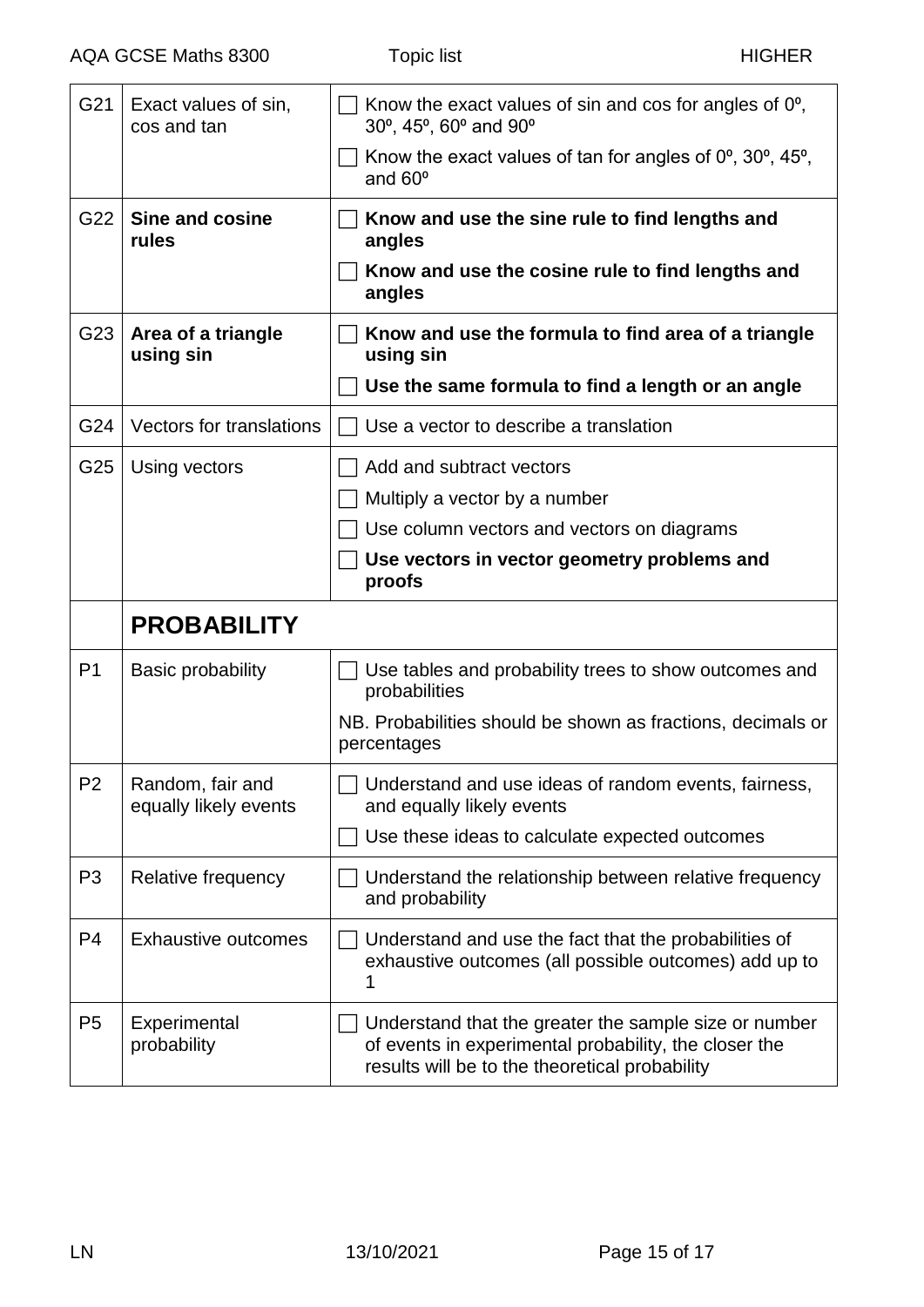| P <sub>6</sub> | Diagrams                            | Use diagrams for showing and calculating sets of data,<br>including<br>Tables and grids<br>Venn diagrams<br>Tree diagrams                                                  |
|----------------|-------------------------------------|----------------------------------------------------------------------------------------------------------------------------------------------------------------------------|
| P7             | Sample spaces                       | Use sample spaces for single or combined events with<br>equally likely outcomes<br>Use sample spaces to calculate theoretical probabilities                                |
| P <sub>8</sub> | <b>Probability trees</b>            | Use tree diagrams to represent independent events<br>Use tree diagrams to represent dependent events<br>Use adding and multiplying correctly for combined<br>probabilities |
| P <sub>9</sub> | <b>Conditional</b><br>probabilities | Understand and calculate conditional probabilities,<br>using two-way tables, tree diagrams and Venn<br>diagrams                                                            |
|                | <b>STATISTICS</b>                   |                                                                                                                                                                            |
| S <sub>1</sub> | Sample populations                  | Understand how a sample of a population can be used<br>to represent the whole population                                                                                   |
| S <sub>2</sub> | Graphs and diagrams                 | Construct and use<br><b>Frequency tables</b><br>Bar charts<br>Pie charts<br>Pictograms<br><b>Vertical line charts</b><br>Tables and line graphs for time series data       |
| S <sub>3</sub> | <b>Grouped data</b>                 | <b>Construct and use histograms</b><br><b>Construct and use cumulative frequency graphs</b>                                                                                |